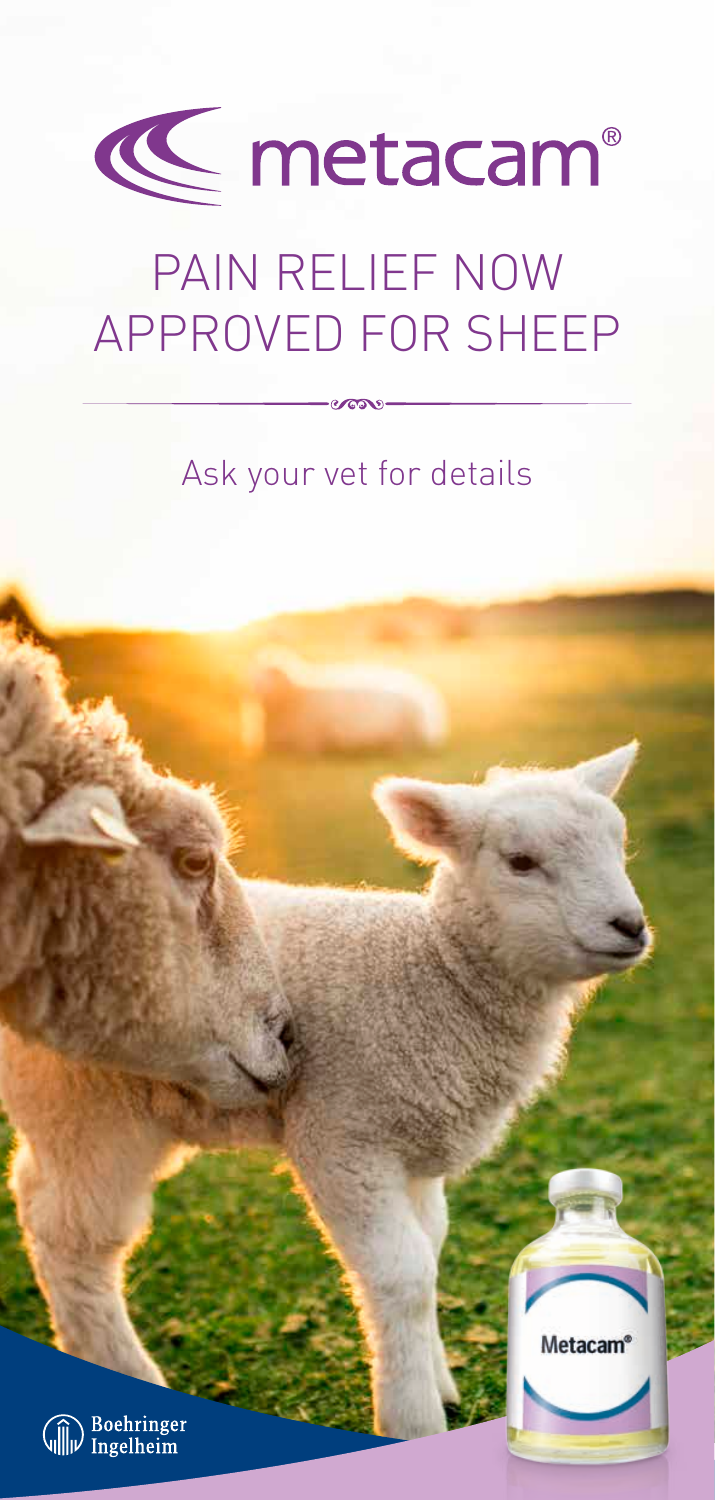## SHEEP FARMING SHOULDN'T BE A PAIN

 $-2000 -$ 

The face of animal husbandry is changing, and it is now routine for effective pain relief to be used during painful livestock procedures in cattle, pigs and horses.

Now, sheep can benefit too.

Metacam®, the non-steroidal anti-inflammatory (NSAID), has been approved for use in sheep. A single dose via subcutaneous injection on the neck behind the ear provides effective alleviation of pain and inflammation for sheep and lambs over 14 days old.

Metacam® can now be used on any occasion where the animal will benefit from pain relief e.g. mulesing, castration, tail docking, lameness, surgical procedures, even injuries sustained during shearing.

Help manage the effects of painful animal husbandry procedures with Metacam®, and your sheep will reap the benefits.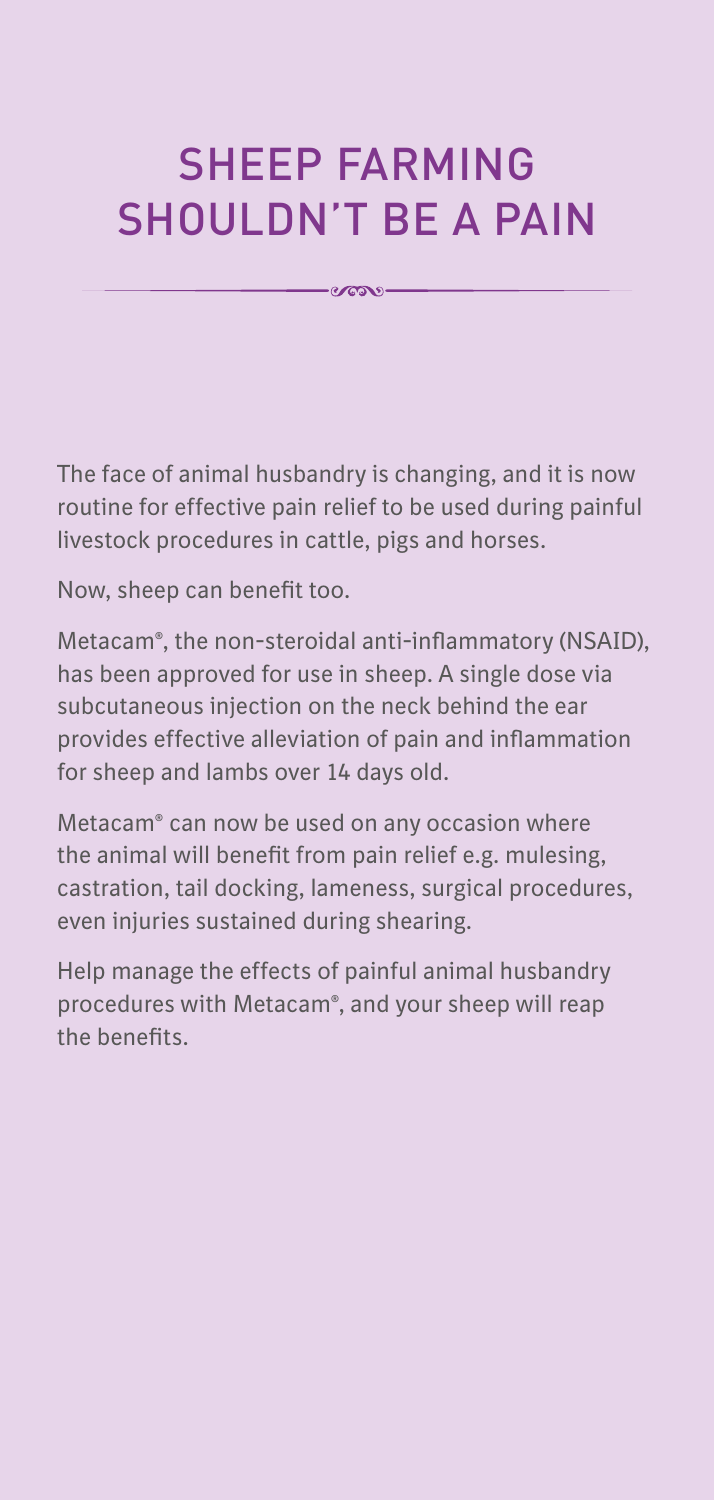## INTRODUCING A WORLD FIRST!

 $-0.0009$ 

Metacam® 20mg/ml has been approved in Australia for use in the alleviation of pain and inflammation in sheep. This is a world first for Metacam® 20 for sheep.



#### **IC** DOSING

 For sheep and lambs from 14 days of age: 1.0ml Metacam® per 20kg bodyweight.

### **ADMINISTRATION**

 Single use only by subcutaneous injection high on the neck behind the ear.

### **K** WITHHOLDING PERIODS

 **MEAT:** Do not use on sheep less than 11 days before slaughter for human consumption.

 **MILK:** Do not use in lactating ewes or pregnant ewes within 11 days of lambing where milk may be used or processed for human consumption.

 **ESI:** Do not slaughter for export less than 11 days after final treatment.

 Repeat treatments (more than once), higher doses or injection into the muscle could result in residues above the MRL's unless the label withholding period is extended. Consult with your veterinarian.